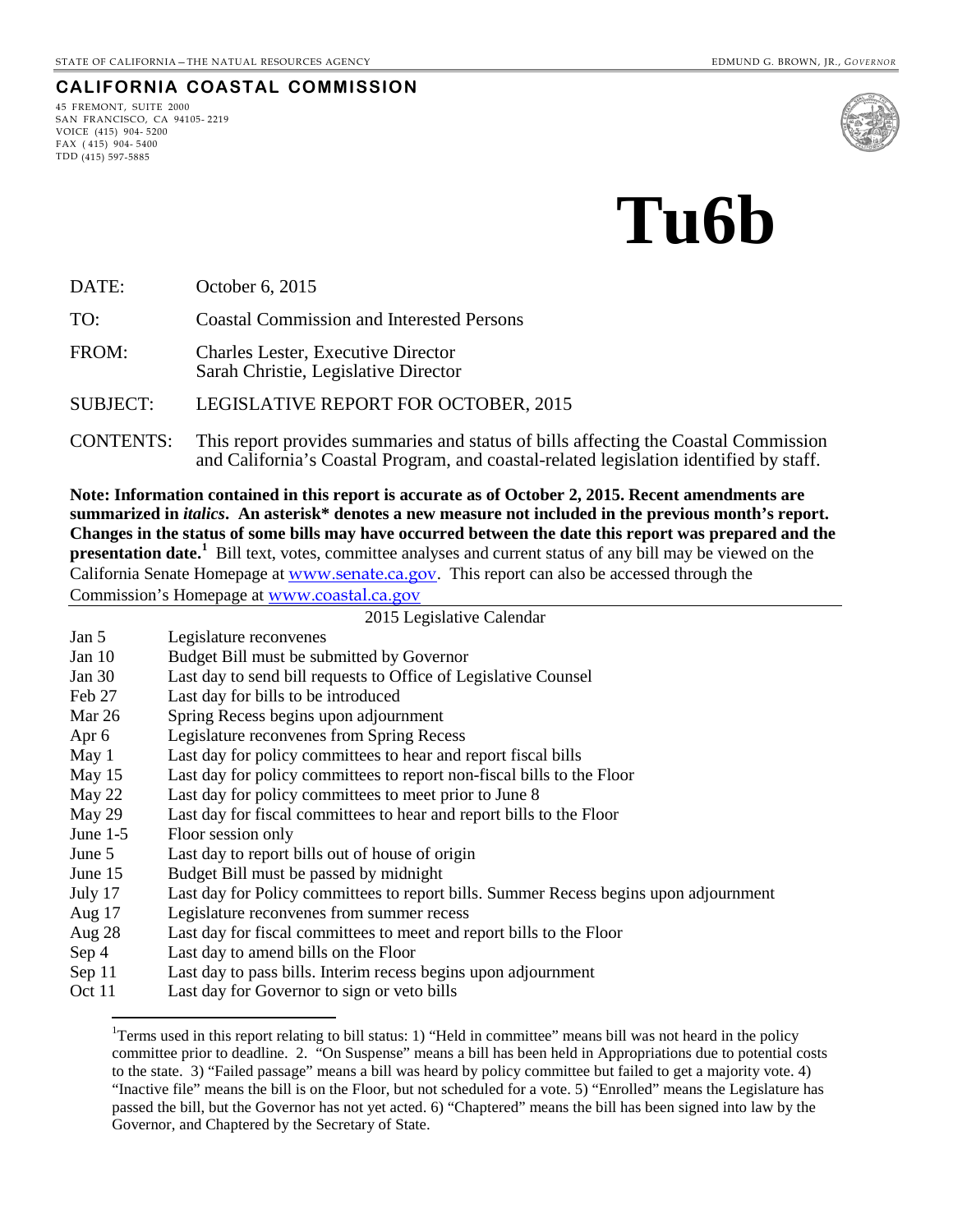## **PRIORITY LEGISLATION**

#### **AB 192 (Allen) Specialized license plates: coastal conservancy awareness**

As amended 4/20, this bill would establish a specialty license plate, depicting a surfer design, to promote Coastal Conservancy Awareness. A portion of funds derived from sales of the plate would be deposited into the Coastal Conservancy Awareness Fund, which would be created by the bill, for specified purposes. *Amendments of 09/01 delete all references to the surfer design and the Coastal Conservancy. The bill now creates a pet lovers license plate and the Pet Lovers Fund, which will be used to support low-cost spay and neuter programs.* 

| Introduced    | 01/28/15 |
|---------------|----------|
| Last Amended  | 09/01/15 |
| <b>Status</b> | Enrolled |

#### **AB 300 (Alejo) Safe Water and Wildlife Protection Act of 2015**

This bill would enact the Safe Water and Wildlife Protection Act of 2015, requiring the State Coastal Conservancy to establish and coordinate the Algal Bloom Task Force. The task force would be comprised of a representative of the State Department of Public Health, the Department of Fish and Wildlife, Department of Food and Agriculture and the State Coastal Conservancy, and other relevant agencies. It would require the task force to review the risks and negative impacts of toxic blooms and microcystin pollution, consult with the EPA Secretary, and to submit a summary of its findings and recommendations to the Resources Secretary by January 1, 2017. Amendments of 05/28 add the State Water Pollution Cleanup and Abatement Account as a source of grant funds. *Amendments of 06/25 add "marine waters" to the definition of "waters of the state."* 

| Introduced    | 02/12/15                                                               |
|---------------|------------------------------------------------------------------------|
| Last Amended  | 08/17/15                                                               |
| <b>Status</b> | Senate Appropriations Committee, Suspense File. Held under submission. |

## **AB 309 (Mathis) Senior research grant**

As amended, this bill would require the Department of Water Resources to create and administer the Edmund G. "Pat" Brown. Sr. Research Grant to provide a 1-year grant of \$145,000 to a UC or CSU research project to expand California's water portfolio.

| <b>Introduced</b> | 02/12/15                      |
|-------------------|-------------------------------|
| Last Amended      | 04/23/15                      |
| Status            | <b>Senate Rules Committee</b> |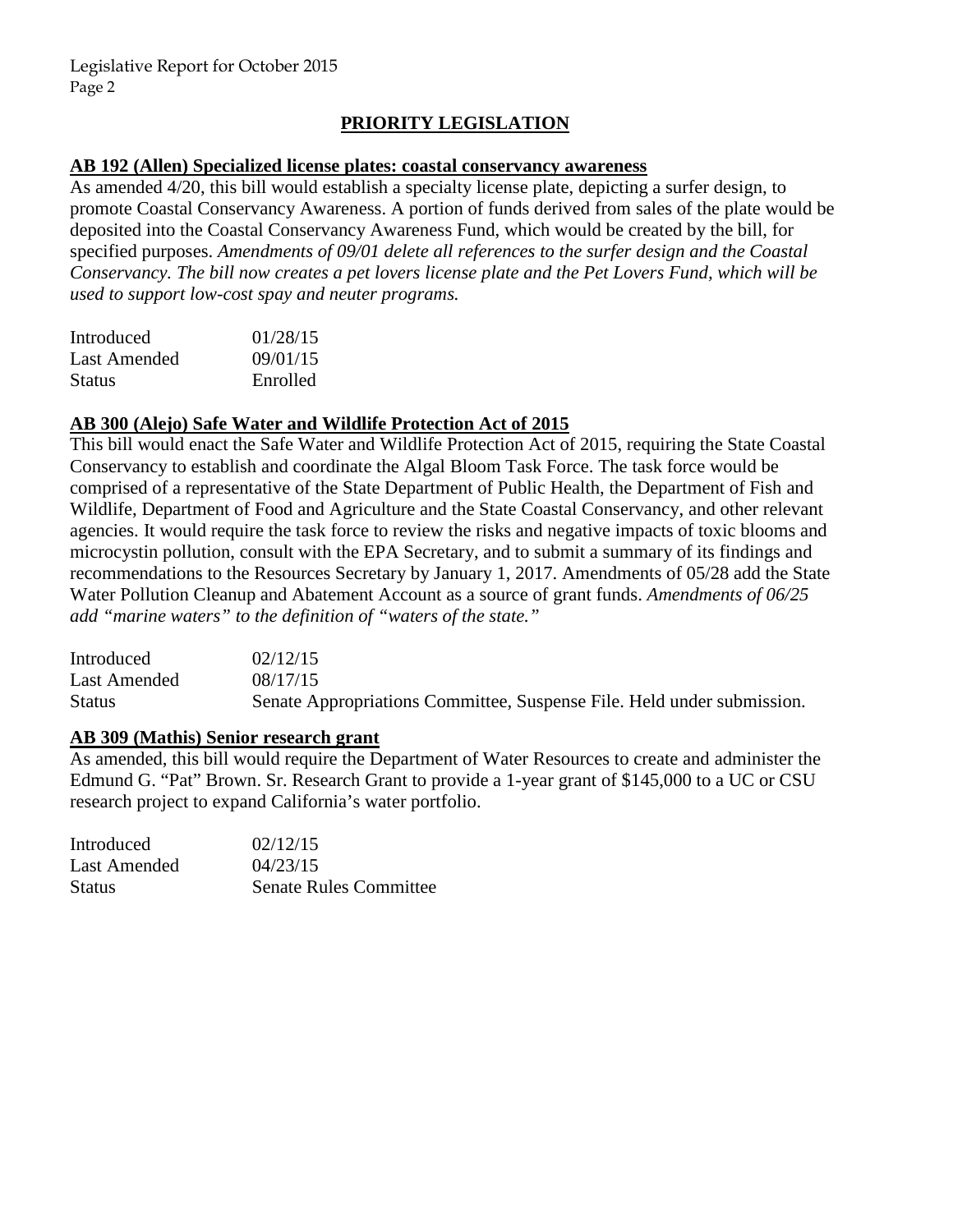# **AB 361 (Achadjian, Monning) California Emergency Services Act**

This bill would extend, until August 26, 2025, the method for funding state and local costs for emergency service planning and activities associated the Diablo Canyon Nuclear Generating Station. The bill would also extend authorization and funding for the existing independent review panel to review seismic studies and surveys of the Diablo Canyon Units 1 and 2, including the surrounding area and spent fuel storage areas. This bill has an urgency clause, and if chaptered, would take effect immediately. This bill was amended 09/03/15 to include the content of SB 657 (Monning) which the Commission previously voted to support.

| <b>Commission Position Support</b> |                                                                 |
|------------------------------------|-----------------------------------------------------------------|
| <b>Status</b>                      | Chaptered by Secretary of State - Chapter 399, Statutes of 2015 |
| Last Amended                       | 09/03/15                                                        |
| Introduced                         | 02/17/15                                                        |

## **AB 392 (Atkins) San Diego River Conservancy**

This bill would delete the Conservancy's January 1, 2020 sunset date, thereby extending the authorization for the San Diego River Conservancy indefinitely. The bill would require the Conservancy to submit a report to the Governor and the Legislature a report on every odd-numbered year, outlining the projects funded and undertaken by the Conservancy.

| Introduced    | 02/18/15 |
|---------------|----------|
| Last Amended  | 05/05/15 |
| <b>Status</b> | Enrolled |

#### **AB 435 (Chang) Natural Resources Agency: webcast of meetings and workshops**

This bill would require all boards, departments and commissions within the Environmental Protection Agency and the Natural Resources Agency to provide live webcasts of all public meetings in a manner that enables listeners to and viewers to ask questions and provide public comment by phone or electronic communication. The bill would require all agencies to archive the webcasts for later viewing by the public. Amendments of 05/28 specify that the bill does not apply to workshops or meetings held at "non-agency sites", and specify that archived meeting videos must be made available to the public for a period of three years. *Amendments of 05/28 make the bill no longer applicable to the Coastal Commission.* 

| Introduced   | 02/19/15                                                |
|--------------|---------------------------------------------------------|
| Last Amended | 05/28/15                                                |
| Status       | Senate Appropriations Committee. Held under submission. |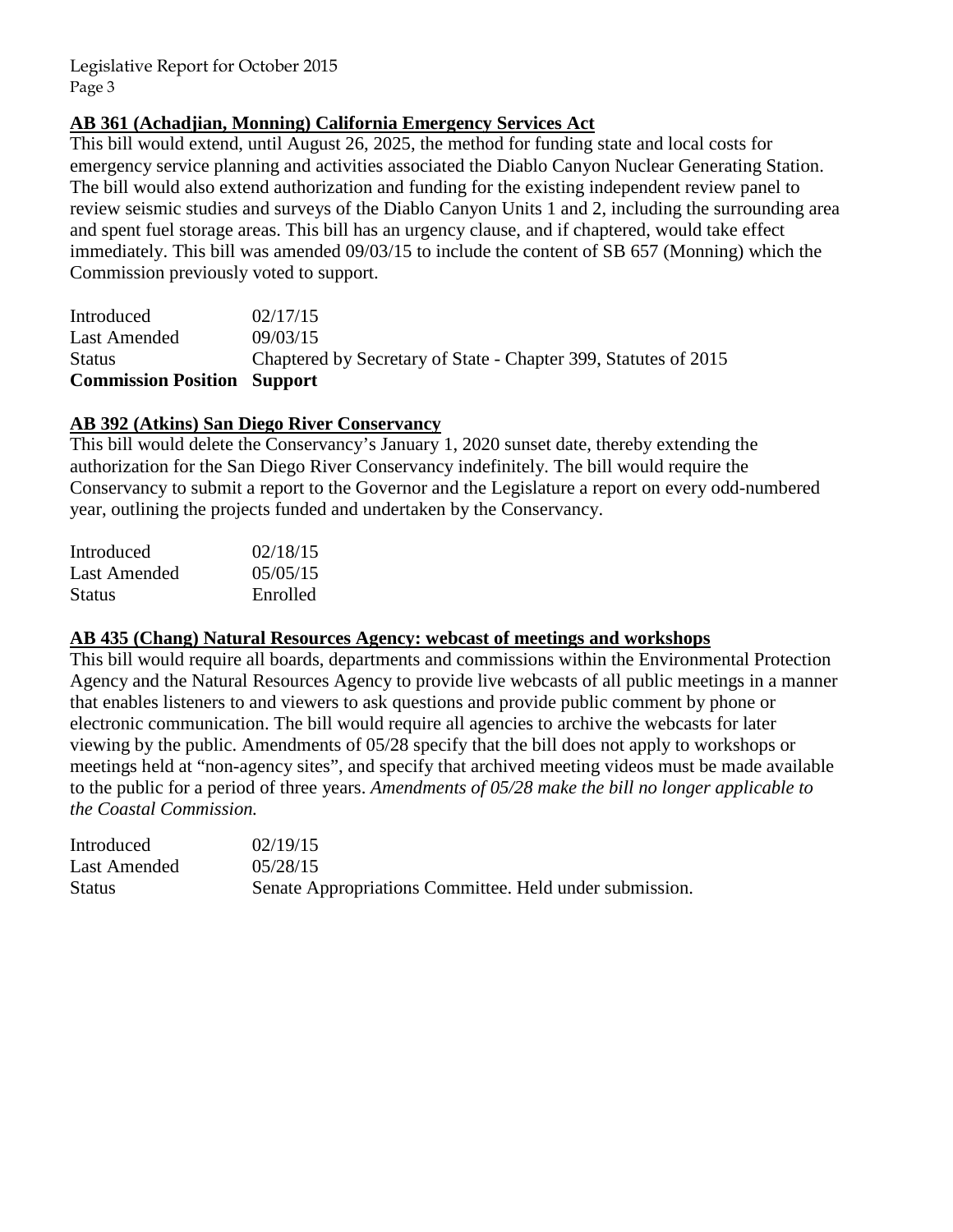## **AB 549 (Levine) State Parks System**

This bill would implement some of the recommendation of the Parks Forward Committee. This bill would authorize the Department of Parks and Recreation (DPR) to acquire, install, operate, or permit the operation of camping cabins, RV parking areas to expand affordable overnight facilities. The bill also authorizes the Department to enter into agreements with and accept funds from a variety of entities, and expands the use of such funds. It would authorize DPR to receive funds for the operation, restoration or enhancement of a state beach for research, recreational or other purposes, and provide free or reduced access to the entity that enters into that agreement. *Amendments of 07/13 remove legislative findings related affordable coastal accommodation, and strikes legislative intent language related to the preparation of a plan to fund affordable cabins and similar overnight accommodations. Amendments of 08/31 delete the requirement for DPR to develop a statewide fee policy, and to post its fee schedule on the DPR website.*

| Introduced    | 02/23/15 |
|---------------|----------|
| Last Amended  | 08/31/15 |
| <b>Status</b> | Enrolled |

#### **AB 559 (Lopez) Monarch butterflies: conservation**

This bill would authorize the Department of Fish and Wildlife to take actions to preserve monarch butterfly habitat needed for successful migration. The bill would authorize the department to partner with federal agencies, nonprofit organizations, academic programs, private landowners, and other entities including the Monarch Joint Venture. *Amendments of 08/26 authorize the Department to remove invasive weeds that threaten milkweed habitat, using best management practices that pose low risk to Monarch butterflies.* 

| Introduced    | 02/23/15 |
|---------------|----------|
| Last Amended  | 08/26/15 |
| <b>Status</b> | Enrolled |

# **AB 694 (Rendon) Public Resources Code: fees: low-cost accommodations**

As amended 04/08, this bill creates the Low-cost Accommodations Account within the State Coastal Conservancy Fund, and directs the Conservancy to establish a program, subject to available funding, to administer grants, low-interest loans and easements to private entities for operation and maintenance costs associated with low-cost visitor serving accommodations. The bill also directs the Conservancy to prepare a list of potential low-cost accommodation projects in the coastal zone in consultation with the Coastal Commission and State Parks. The bill directs the Commission to refer to the list when considering mitigation for development that impacts lower-cost accommodations.

| Introduced    | 02/25/15                                                                 |
|---------------|--------------------------------------------------------------------------|
| Last Amended  | 04/23/15                                                                 |
| <b>Status</b> | Assembly Appropriations Committee, Suspense File. Held under submission. |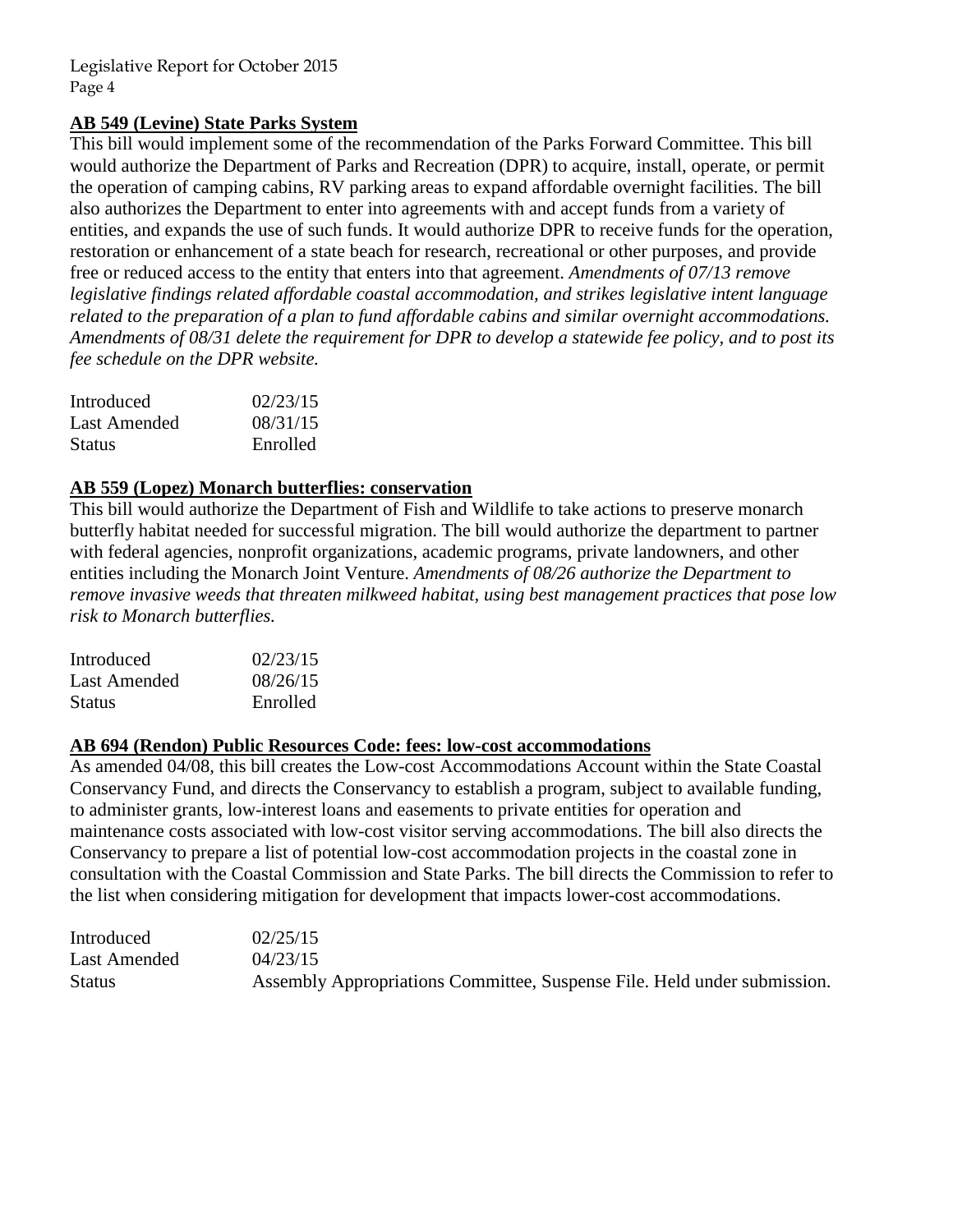### **AB 718 (Chu) Local government: powers**

This bill would prohibit any local government from imposing civil or criminal penalties for the act of sleeping or resting in a lawfully parked motor vehicle. *Amendments of 7/14 clarify that the bill does not supersede various other laws.* 

| Introduced    | 02/25/15                                           |
|---------------|----------------------------------------------------|
| Last Amended  | 07/14/15                                           |
| <b>Status</b> | Failed passage in Senate. Reconsideration granted. |

## **AB 729 (Atkins) San Diego Unified Port District**

This is a spot bill re: state lands granted and conveyed in trust to the San Diego Unified Port District.

| Introduced    | 02/25/15                        |
|---------------|---------------------------------|
| <b>Status</b> | <b>Assembly Rules Committee</b> |

#### **AB 864 (Williams) Oil spill response: environmentally and ecologically sensitive area**

This bill would require new or replacement pipelines near environmentally and ecologically sensitive areas in the coastal zone to use the best achievable technologies to reduce the amount of oil released in an oil spill to protect the state waters and wildlife, and require operators to submit a plan to retrofit existing pipelines in these areas by July 1, 2018. The bill requires additional consultation between the State Fire Marshal and the Office of Spill Prevention and Response. *Amendments of 09/01 delay the implementation of this bill to January 1, 2019, and set other deadlines.*

| <b>Commission Position Support</b> |          |
|------------------------------------|----------|
| <b>Status</b>                      | Enrolled |
| Last Amended                       | 09/01/15 |
| Introduced                         | 02/26/15 |
|                                    |          |

#### **AB 888 (Bloom) Waste management: plastic microbeads**

This bill would prohibit the sale of personal care products containing more than 1 part per million (ppm) by weight of plastic microbeads, as defined, in the state of California after January 1, 2020. *Amendments of 09/01 authorize the Department of Toxic Substances Control to exempt plastic microbeads in a personal care product, if certain findings are made.*

Last Amended 09/01/15 Status Enrolled **Commission Position: Support**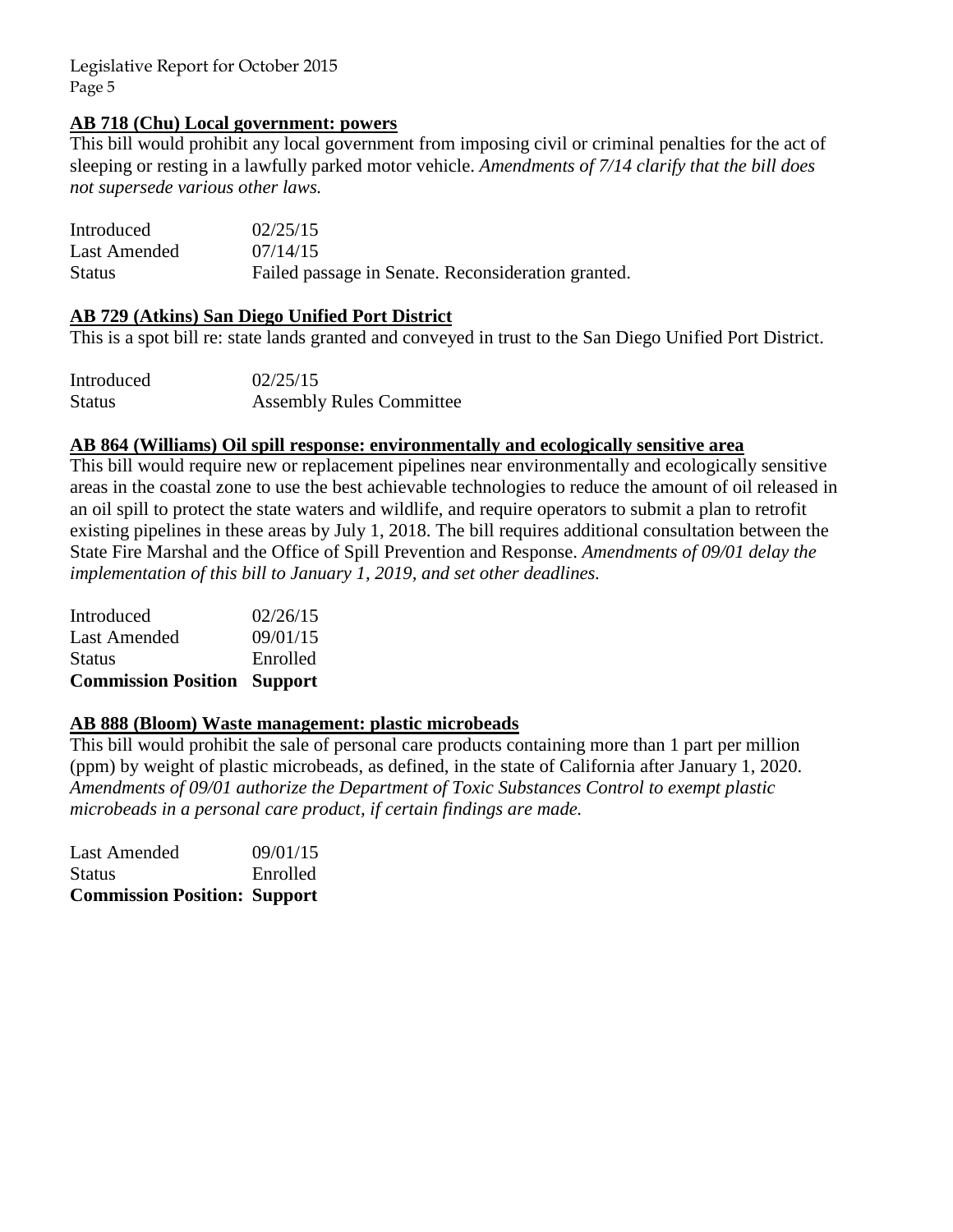## **AB 988 (Stone) Outdoor Environmental Education and Recreation Grants Program**

This bill would require the Department of Parks and Recreation to establish an Outdoor Environmental Education and Recreation Grants Program for the purpose of increasing the ability of underserved and at-risk populations to participate in outdoor recreation and educational experiences by awarding grants to public organizations, nonprofit organizations, or both. The bill would require that all moneys received for the purposes of the program be deposited into the California Youth Outdoor Education Account, which would be created by the bill and would be continuously appropriated. Any bond funds made available through the program would be awarded to programs that meet the criteria of the State Urban Parks and Healthy Communities Act. Amendments of 06/01 specify that priority will be given to grant applications that primarily serve students who are eligible for free or reduced-price meals, or pupils of limited English proficiency. *Amendments of 06/30 make technical changes, and require the department to report annually to the Budget and Fiscal Committees.* 

| Introduced    | 02/26/15                                                |
|---------------|---------------------------------------------------------|
| Last Amended  | 06/30/15                                                |
| <b>Status</b> | Senate Appropriations Committee. Held under submission. |

## **AB 1268 (Steinorth) Coastal resources: California Environmental Quality Act**

Originally a spot bill making a technical change related to Local Coastal Programs. As amended on 03/26, this bill has a new author and a new subject area. Current law provides a statutory exemption from the California Environmental Quality Act (CEQA) for housing projects, if certain requirements are met. As amended 03/26, this bill would eliminate the requirement that in order to qualify for a CEQA exemption, a housing project must not be located within the boundaries of a state conservancy. Introduced version was a spot bill dealing with local coastal programs. *Amendments of 05/05 make technical, non-substantive changes.* 

| Introduced   | 02/27/15                                                 |
|--------------|----------------------------------------------------------|
| Last Amended | 05/05/15                                                 |
| Status       | Assembly Natural Resources Committee. Hearing cancelled. |

#### **AB 1274 (Stone) Public lands: geological or geophysical surveys**

This bill would authorize the State Lands Commission (SLC) to issue permits for geological or geophysical surveys on granted and ungranted tidelands and submerged lands, subject to terms and conditions as specified by the commission to ensure public safety and protection of the environment, and would require the commission to adopt regulations to implement those provisions and promote compliance. The bill would require that the permittee make available to the SLC all logs and records resulting from the operations under the permit. Amendments of 06/16 specify that the SLC shall not require a permit for geophysical surveys required in conjunction for dredging activities to maintain or increase the depth of navigation channels. *Amendments of 07/14 make technical, non-substantive changes.* 

| Introduced    | 02/27/15 |
|---------------|----------|
| Last Amended  | 07/14/15 |
| <b>Status</b> | Enrolled |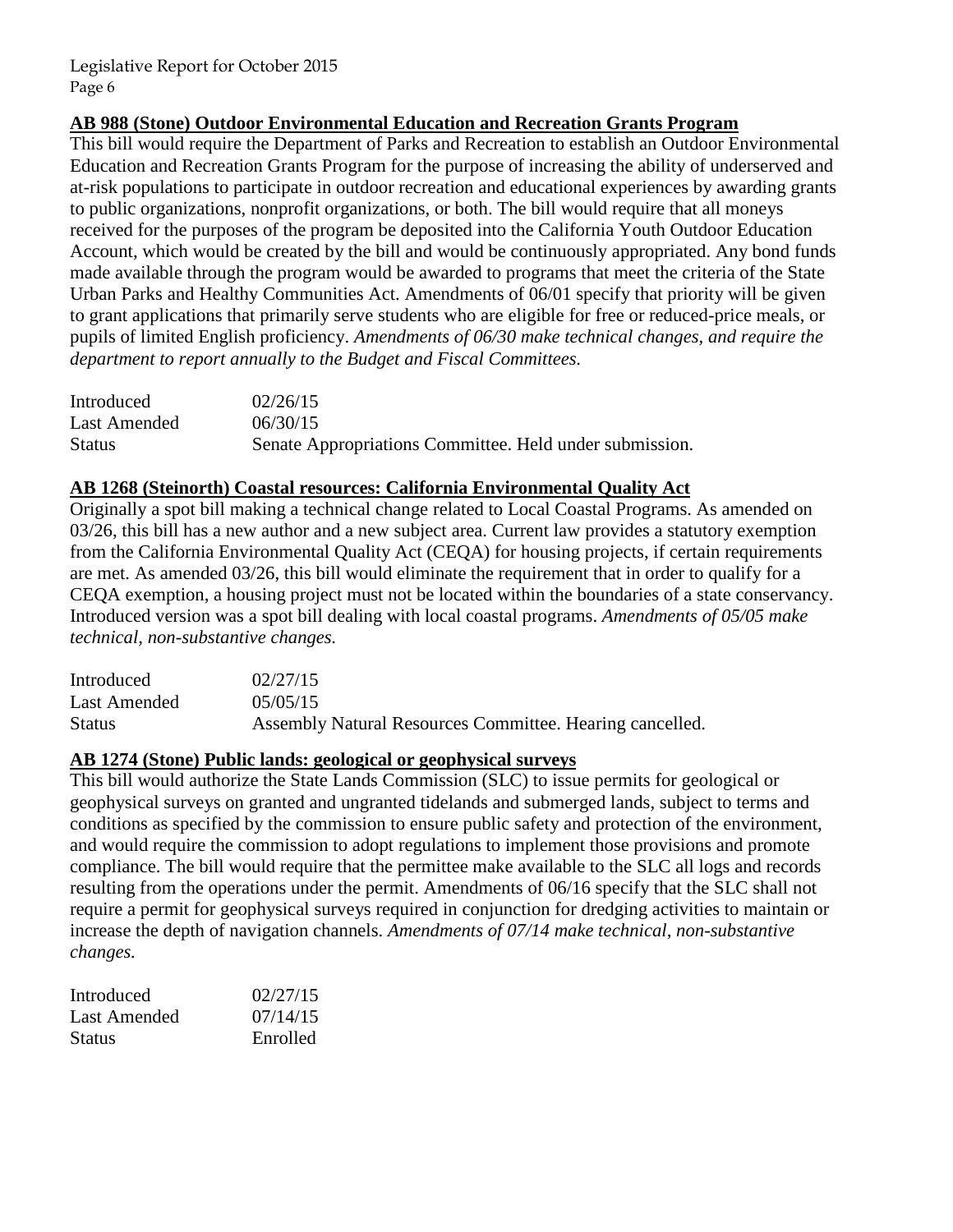## **AB 1312 (O'Donnell) Ballast water management**

This bill would amend the Marine Invasive Species Act to require an owner, operator or agent of a vessel capable of carrying ballast water that has been operating outside the waters of the state, to notify the State Lands Commission (SLC) at least 24 hours prior to arrival in a California port of call. The bill would revise the deadline by which vessel operators may apply to install, and the SLC may approve, an experimental ballast water treatment systems from January 1, 2016 to January 1, 2020. The bill would make other technical changes to the Act and delete an obsolete reporting requirement.

| Introduced    | 02/27/15 |
|---------------|----------|
| Last Amended  | 04/15/15 |
| <b>Status</b> | Enrolled |

## **AB 1482 (Gordon) Climate adaptation**

This bill would require the Natural Resources Agency to update the state's climate adaptation study every 3 years, beginning July 1, 2017. *Amendments of 09/01 add an annual reporting requirement for the Resources Agency; direct state agencies to maximize and promote use of the plan to inform planning decisions; to consider project alternatives to infrastructure projects that utilize existing natural features and ecosystem processes; to promote healthy soils and sustainable agriculture, and promote a variety of other priorities enumerated in the bill. The bill would require the Strategic Growth Council to identify and review state agency activities and funding programs that may be coordinated to improve air and water quality, resource protection, increase affordable housing, and meet the goals of the California Global Warming Solutions Act of 2006.* 

| 02/27/15 |
|----------|
| 09/01/15 |
| Enrolled |
|          |

#### **AB 1500 (Mainschein) California Environmental Quality Act: priority housing projects: exempt**

This bill would exempt affordable housing projects, as defined, from the requirements of CEQA. Introduced 02/27/15 Last Amended  $06/16/15$ Status Assembly Natural Resources Committee

#### **ACR 58 (Williams) Ralph Fertig Memorial Bicycle Path and Peter Douglas Coastal Accessway**

This measure would designate a portion of the Highway 101 bicycle-pedestrian path in Ventura County as the Ralph Fertig Memorial Bicycle and Pedestrian Path, and the pedestrian undercrossing of State Highway 101 in La Conchita as the Peter Douglas Coastal Access Way.

| Introduced    | 04/22/15                                                           |
|---------------|--------------------------------------------------------------------|
| Last Amended  | 07/09/15                                                           |
| <b>Status</b> | Chaptered by Secretary of State, Res Chapter 153, Statutes of 2015 |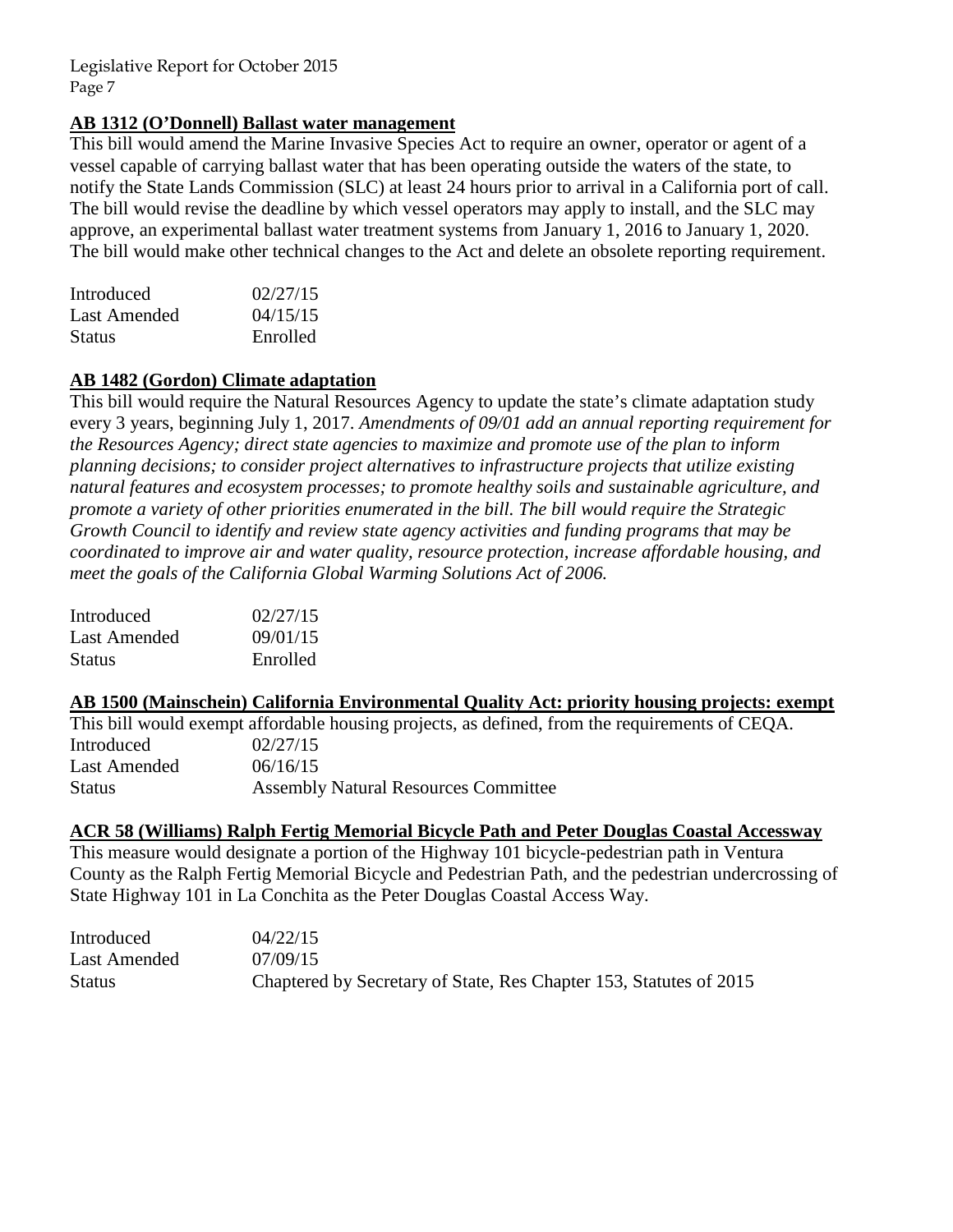## **ACR 18 (Gordon) Parks Make Life Better! Month**

This measure would recognize the importance of access to local parks, trails, open space, and facilities for the health and development of all Californians and would declare the month of July 2015 as "Parks Make Life Better!" Month.

| Introduced   | 02/04/15                                                 |
|--------------|----------------------------------------------------------|
| Last Amended | 0.5/14/15                                                |
| Status       | Chaptered with Secretary of State, Resolution Chapter 74 |

## **ACR 101 (Brough) Coastal Cleanup Day**

This measure recognizes the Coastal Commission's 31-year sponsorship of Coastal Cleanup Day, designates the third Saturday in September as Coastal Cleanup Day, and encourages citizens, businesses, organizations and public institutions to participate in Coastal Cleanup Day activities. This measure has 71 co-authors.

| Introduced    | 08/17/15                                                                   |
|---------------|----------------------------------------------------------------------------|
| Last Amended  | 08/27/15                                                                   |
| <b>Status</b> | Chaptered by Secretary of State. Resolution Chapter 191, Statutes of 2015. |

#### **SB 17 (Monning) Sea Otter Fund**

This bill would extend the authorization of the California Sea Otter fund to remain on the state tax forms to January 1, 2021.

| Introduced    | 12/01/14                                                        |
|---------------|-----------------------------------------------------------------|
| <b>Status</b> | Chaptered by Secretary of State. Chapter 136, Statutes of 2015. |

# **SB 141 (McGuire) Humboldt Bay Harbor, Recreation, and Conservation District Act: land use**

This bill corrects an ambiguity in existing law (granting statutes), clarifying that the Humboldt Bay Harbor, Recreation, and Conservation District has the authority to sell or transfer non-granted lands purchased with revenues generated from its granted trust lands. *Amendments of 06/22 authorize the District to proceed with a purchase or acquisition of real property with trust moneys if the State Lands Commission does not object within 90 days.* 

| Introduced    | 01/26/15                                                       |
|---------------|----------------------------------------------------------------|
| Last Amended  | 06/22/15                                                       |
| <b>Status</b> | Chaptered by Secretary of State. Chapter 231, Statutes of 2015 |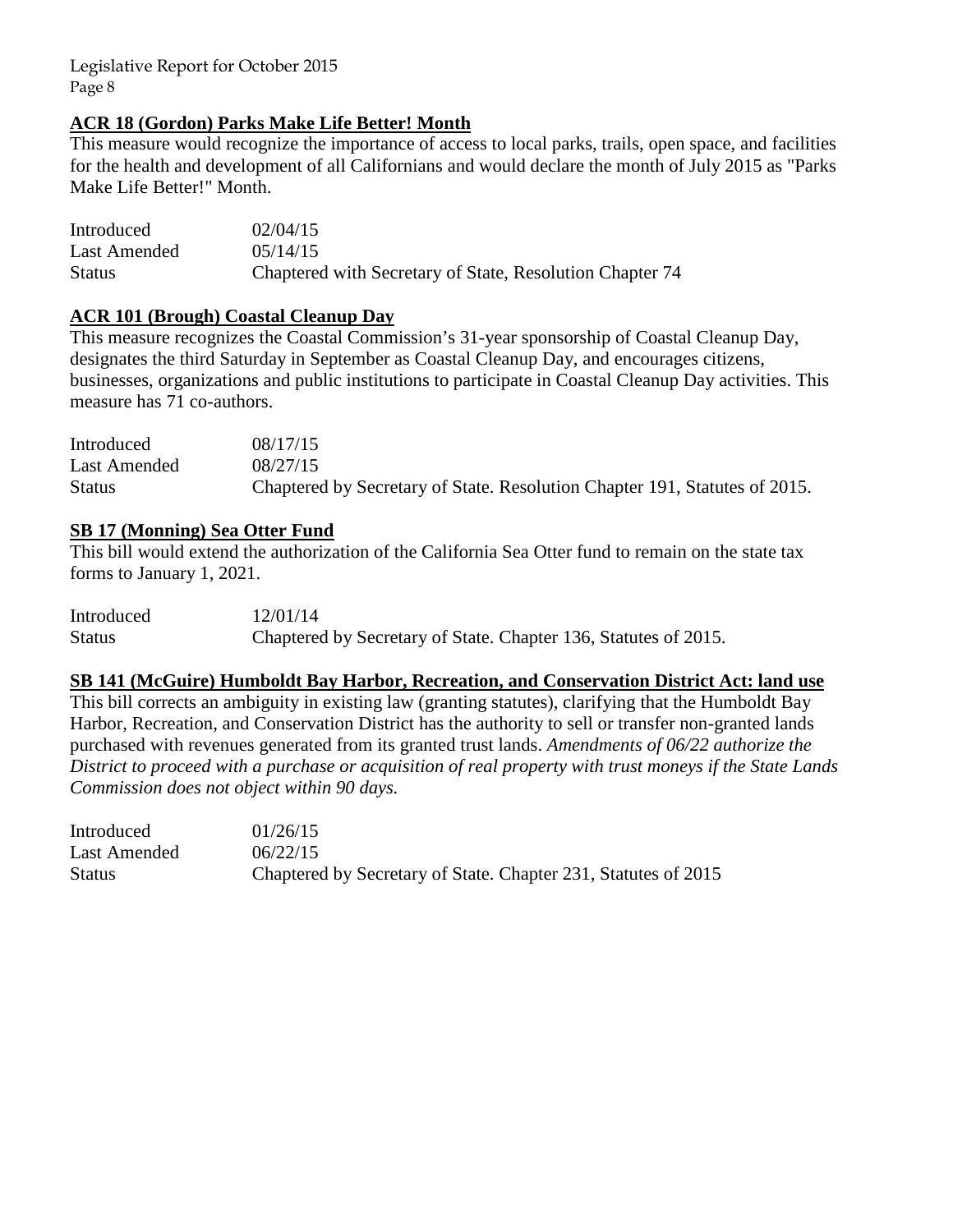## **SB 233 (Hertzberg) Marine resources and preservation**

This bill would amend the California Marine Resources Legacy Act in the Fish and Game Code, related to artificial reef conversion of offshore oil and gas facilities. The bill designates the Department of Fish and Wildlife as the lead agency for environmental review an under CEQA for an application to partially remove an offshore structure. The bill requires the Department to determine the cost savings of partial removal compared with full removal, as well as make the determination of whether partial removal provides a net environmental benefit. The bill includes consideration of greenhouse gas emissions as part of the analysis of net environmental benefit. The bill makes changes to the application process, and changes to the timing of the distribution of funds. This bill designates the State Lands Commission as the lead agency under CEQA, requires the applicant to provide sufficient funds for all agencies to perform the responsibilities proscribed by the bill, and gives the Ocean Protection Council the responsibility of determining the appropriate weight to be given to adverse impacts to the marine environment versus greenhouse gas emissions. The bill would allow the first applicant to partially remove an offshore platform to pay startup and other costs associated with processing the application as determined by the department*. Amendments of 07/16 change references from "best available science" to "credible" science, and allow the first applicant to pay the department's start-up cost.* 

| Introduced    | 02/13/15                                                                   |
|---------------|----------------------------------------------------------------------------|
| Last Amended  | 07/16/15                                                                   |
| <b>Status</b> | Assembly Appropriations Committee. Hearing cancelled at request of author. |

## **SB 246 (Wiekowski) Climate change adaptation**

As amended September 1, this bill would establish the Climate Adaptation and Resiliency Program, administered by the Office of Planning and Research (OPR), to coordinate state, regional and local efforts to adapt to the impacts of climate change. The bill would require, within one year of updating the *Safeguarding California* Plan, the Office of Emergency Services, in coordination with the Natural Resources Agency, OPR, and relevant public and private entities, to review and update (if necessary) the Adaptation Planning Guide. The update shall assess climate vulnerabilities across sectors and regions, and develop adaptation strategies that can be adapted to local needs. OPR would also be required to coordinate with appropriate state, regional and local entities to create and maintain a clearinghouse of centralized information for decision makers who are planning for and implementing adaptation projects to promote resiliency to climate change. The bill also creates an advisory panel to OPR with expertise in specified areas, but the strikes the specified number (15), and the previous appointment structure.

| Introduced    | 02/18/15 |
|---------------|----------|
| Last Amended  | 09/01/15 |
| <b>Status</b> | Enrolled |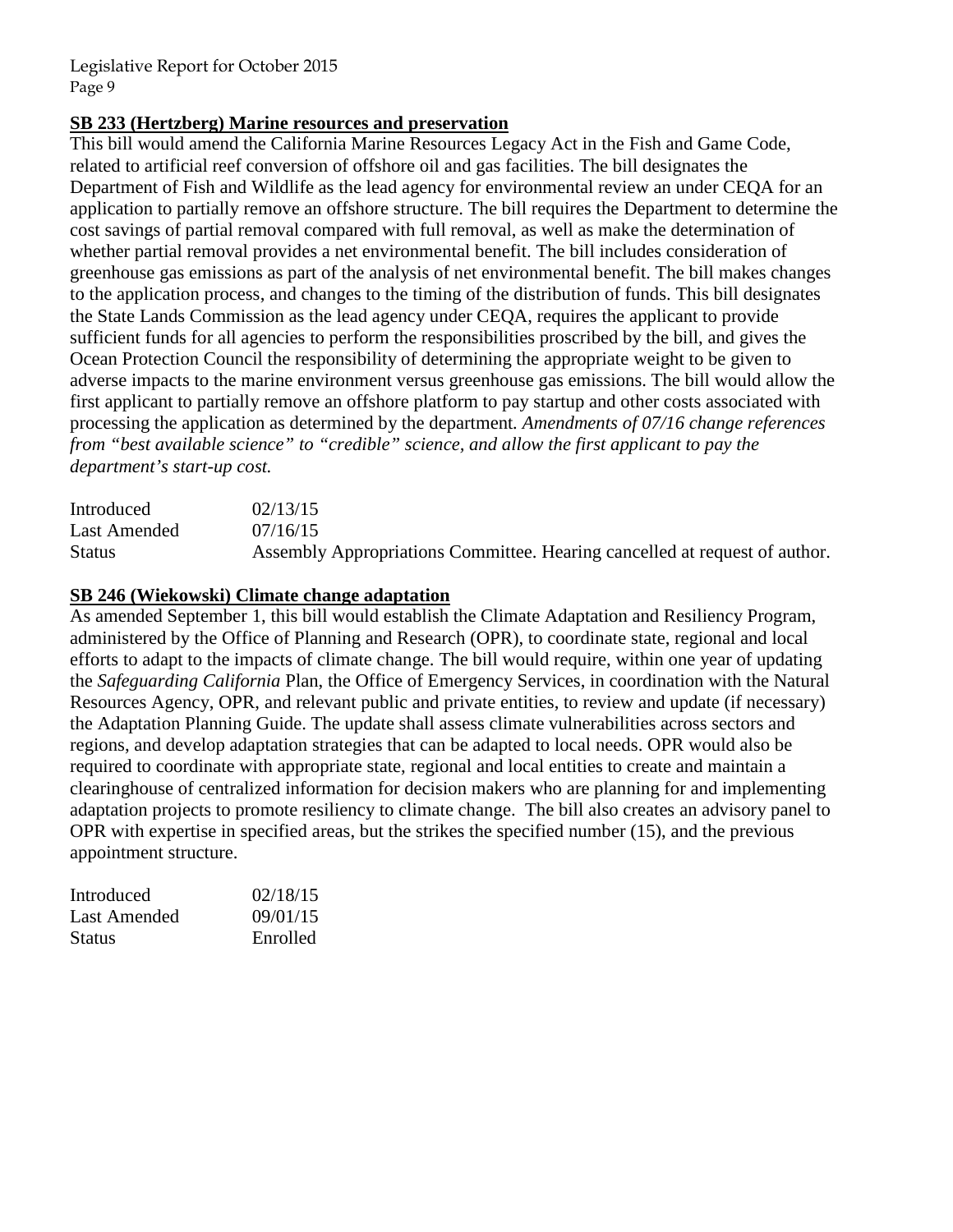## **SB 295 (Jackson) Pipeline safety: inspections**

As amended, this bill would require the State Fire Marshal to annually inspect all operators of intrastate pipelines; require pipelines over 5 years old to be hydrostatically tested every 2-3 years, and authorize the Fire Marshal to become an inspection agent. *Amendments of 08/18 gut and amend the bill to instead require the State Fire Marshal to annually inspect all intrastate pipelines and operators of intrastate pipelines to ensure compliance with state laws, and authorizes the State Fire Marshal to become an inspection agent for interstate pipelines. Amendments of 08/19 specify that the State Fire Marshal shall not become an inspection agent for intrastate pipelines unless all regulatory and enforcement authority has been transferred to the state by the federal Pipeline and Hazardous Material Safety Administration.*

| <b>Commission Position Support</b> |          |
|------------------------------------|----------|
| <b>Status</b>                      | Enrolled |
| Last Amended                       | 08/19/15 |
| Introduced                         | 12/01/14 |

#### **SB 317 (De Leon) The Safe Neighborhood Parks, Rivers, and Coastal Protection Bond Act**

This bill would enact the Safe Neighborhood Parks, Rivers, and Coastal Protection Bond Act of 2016, which, if adopted by the voters at the November 8, 2016, statewide general election, would authorize the issuance of bonds in an unspecified amount pursuant to the State General Obligation Bond Law to finance a safe neighborhood parks, rivers, and coastal protection program. The bill would authorize a total bond issuance amount of \$2,450,000,000. Of that amount, \$350,000,000 would be specified for coast and ocean protection, and \$370,000,000 for rivers, lakes and streams. This bill has an urgency clause. *Amendments of 05/05up to 10% of funds allocated for each chapter may be used for project planning and monitoring, and specify that no more than 5% of funds allocated to a grant program may be used for administrative costs..* 

| Introduced   | 02/23/15             |
|--------------|----------------------|
| Last Amended | 05/05/15             |
| Status       | Senate Third Reading |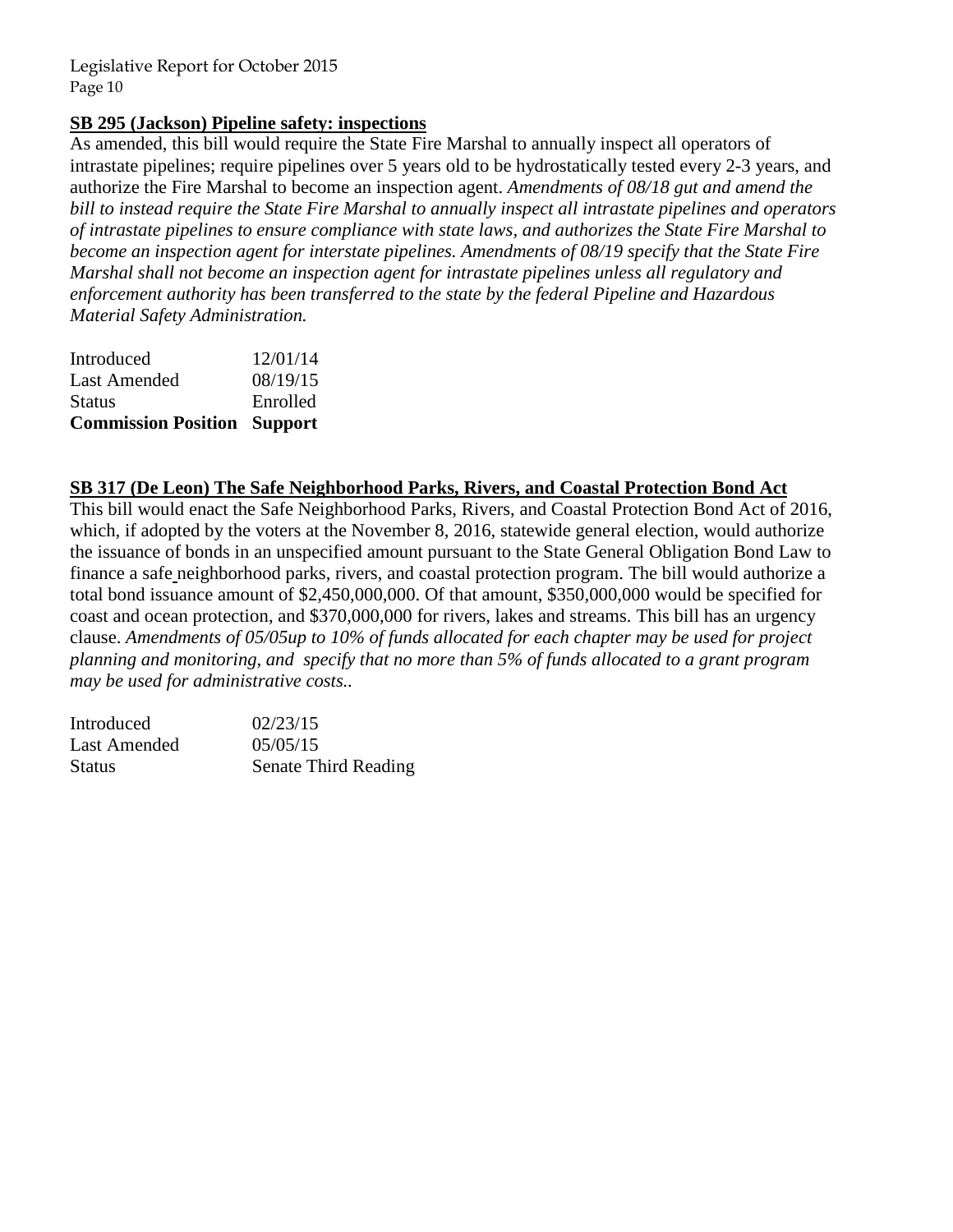#### **SB 379 (Jackson) Land use: general plan: safety element**

This bill would require cities and counties, when undertaking the next revision or mandatory update of their General Plan Housing Element on or after January 1, 2017, to also review and update the General Plan Safety Element to address climate adaptation and resiliency strategies. The update shall include goals, policies, and objectives based on a vulnerability assessment identifying the risks posed to the jurisdiction by climate change, based on specified state and federal information sources. Amendments of 05/05 require the update to include the geographic areas at risk from climate change impacts. Amendments of 06/01 strike the reference to the "housing element," and replace it with "hazard mitigation plan." *Amendments of 7/06 clarify that cities and counties that have adopted hazard mitigation or climate adaptation plans, or substantially equivalent provisions in their general plans, may incorporate those plans by reference into the safety plan, demonstrating how requirements of the bill have been met.*

| Introduced    | 02/24/15 |
|---------------|----------|
| Last Amended  | 07/06/15 |
| <b>Status</b> | Enrolled |

## **SB 414 (Jackson) Oil Spill Response**

This bill would require the Oil Spill Prevention and Response (OSPR) Administrator to develop regulations and guidelines to allow rapid response to an oil spill by vessels of opportunity; to submit a report to the Legislature assessing best available technology and equipment by July 1, 2016; to adopt regulations pertaining to best achievable protection standards; prohibit the use of dispersants; to update the California dispersant plan; and limit the length of time to 2 weeks in which an a party can seek a reduction of penalties for the amount of oil recovered from the spill. The bill would require the administrator to submit a report to the Legislature every 5 years related to the use of response equipment. *Amendments of 08/19 strike the prohibition on chemical dispersants, and instead require the OSPR to make a written justification of the use and effectiveness of dispersants if they are use; specifies topics to be included in the required report to the Legislature; and make various technical and drafting changes.* 

| Introduced   | 02/25/15                      |
|--------------|-------------------------------|
| Last Amended | 08/19/15                      |
| Status       | <b>Assembly Third Reading</b> |

## **SB 657 (Monning) Diablo Canyon Units 1 and 2: independent peer review panel**

As Amended 04/21, this bill would require the Public Utilities Commission to convene an independent review panel to review seismic studies and surveys of the Diablo Canyon Units 1 and 2, including the surrounding area and spent fuel storage areas. This bill has an urgency clause, and if chaptered, would take effect immediately. *Amendments of 6/23 make a technical, non-substantive change.* 

| Introduced                         | 02/27/15                   |
|------------------------------------|----------------------------|
| Last Amended                       | 06/23/15                   |
| <b>Commission Position Support</b> |                            |
| <b>Status</b>                      | In Assembly. Held at desk. |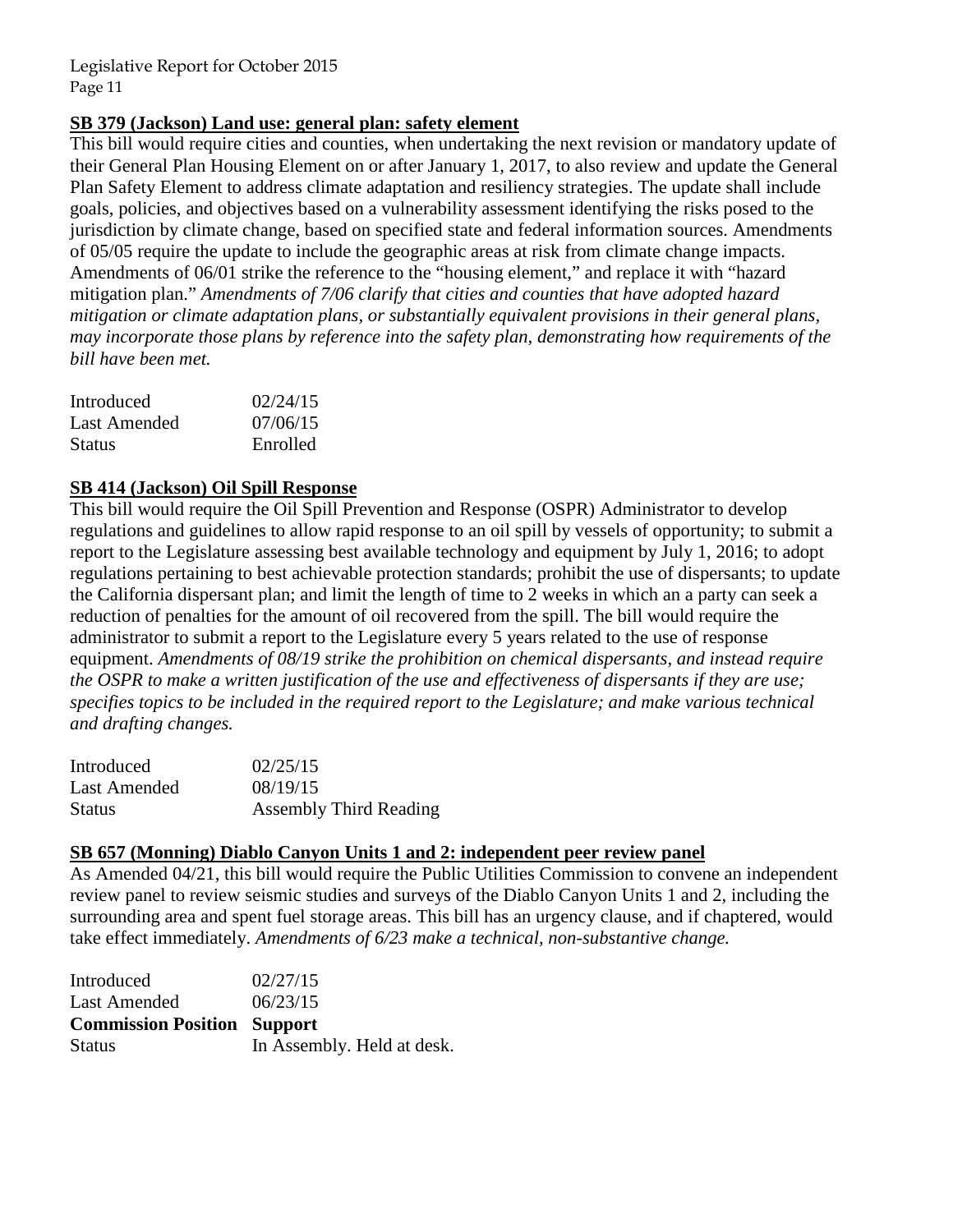## **SB 718 (Leno) Hazardous Materials Response and Restoration Sub-account**

As Amended 04/07, this bill would authorize the OSPR Administrator to loan up to \$500,000 annually from the Oil Spill Response Trust Fund to the Hazardous Materials Response and Restoration Subaccount for the purpose of reimbursing wildlife rescue and rehabilitation organizations for costs incurred from wildlife rescue activities associated with "non-oil material" spill events. *Amendments of 05/11 prohibit the Administrator from making the loan if the total amount of monies made from these loans that has not bee repaid exceeds \$2,500,000.* 

| Introduced    | 02/27/15                                                               |
|---------------|------------------------------------------------------------------------|
| Last Amended  | 0.5/11/15                                                              |
| <b>Status</b> | Senate Appropriations Committee, Suspense File. Held under submission. |

## **SB 788 (McGuire) California Coastal Protection Act of 2015**

This bill would repeal Section 6422 of the Coastal Sanctuary Act, which currently authorizes the State Lands Commission (SLC) to enter into a lease for the extraction of oil or gas from state-owned tide and submerged lands in a California Coastal Sanctuary if SLC determines that the oil or gas deposits are being drained by producing wells on adjacent federal lands, and the lease is in the best interest of the state. The effect of this would be to prohibit any on or offshore drilling into oil reserves known as Tranquillon Ridge offshore Santa Barbara County. This bill is a reintroduction of SB 1096 (Jackson) from the previous legislative session.

| Introduced    | 0.5/0.4/15                                                               |
|---------------|--------------------------------------------------------------------------|
| Last Amended  | 06/02/15                                                                 |
| <b>Status</b> | Assembly Appropriations Committee, Suspense File. Held under submission. |

#### **SB 790 (Allen) State Coastal Conservancy: state policy**

This is a spot bill relating to findings and declarations in the State Coastal Conservancy Act. Introduced 02/27/15 Status Senate Rules Committee

## **SB 798 Committee on Natural Resources and Water**

This is a Committee-sponsored code maintenance bill. In relevant part to the Commission, the bill would amend Public Resources Code Section 30315(a) relating to meeting frequency, repeal Section 30310.5 relating to public member appointments, and amend Section 30301.2 relating to the appointment of locally elected officials. The practical effect of this would be that the Commission would have the flexibility to schedule 11 meetings per year, the doctrine of incompatible offices would apply to public member appointments, and mayors would eligible for appointment to the Commission as locally elected officials.

| Introduced    | 04/09/15 |
|---------------|----------|
| Last Amended  | 07/08/15 |
| <b>Status</b> | Enrolled |